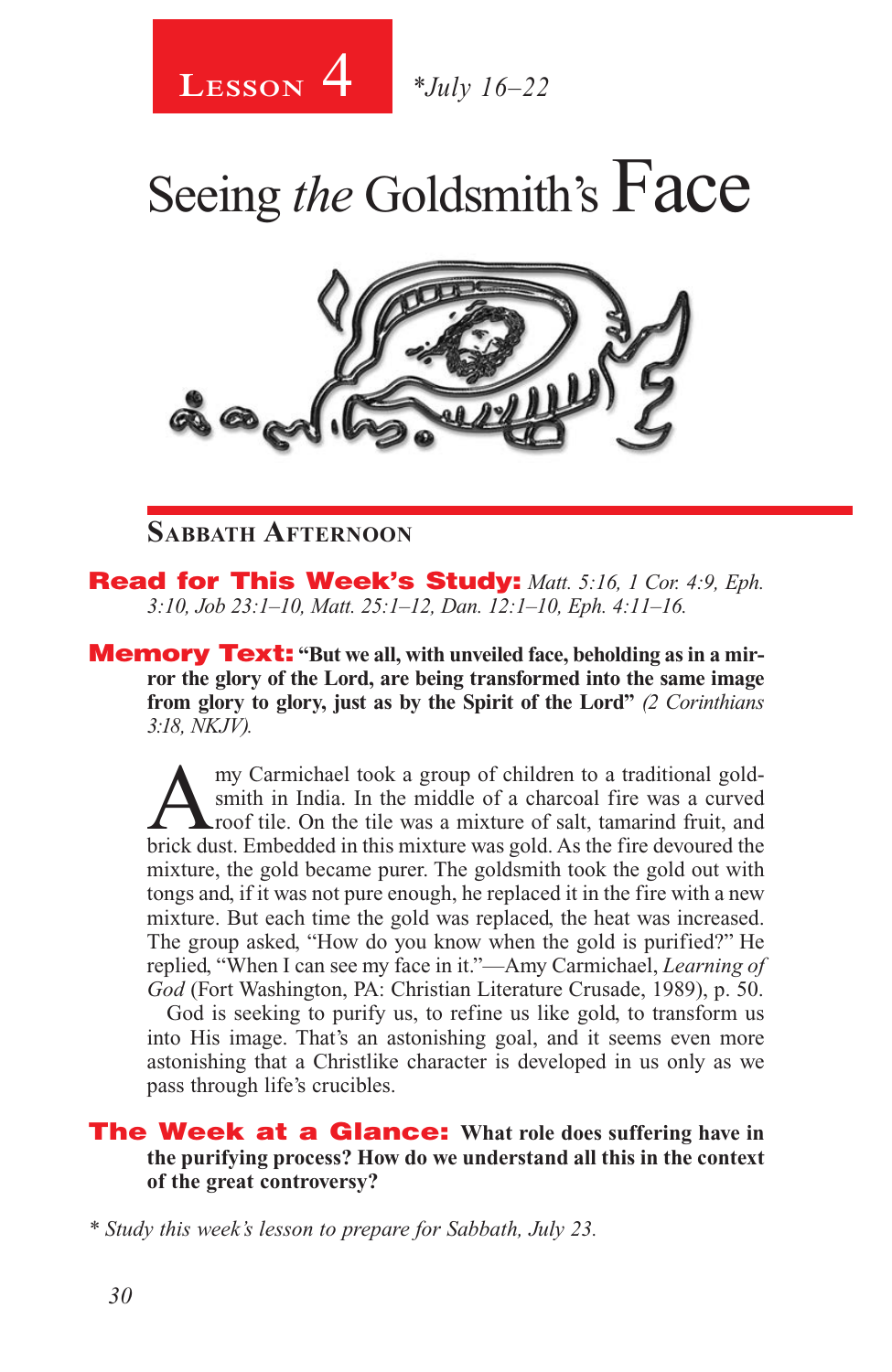## **SUNDAY** July 17

#### **"In His Image"**

**"For whom He foreknew, He also predestined to be conformed to the image of His Son, that He might be the firstborn among many brethren"** *(Rom. 8:29, NKJV).*

In the beginning, God made us in His image *(Gen. 1:27)*, but that image has been corrupted by sin.

\_\_\_\_\_\_\_\_\_\_\_\_\_\_\_\_\_\_\_\_\_\_\_\_\_\_\_\_\_\_\_\_\_\_\_\_\_\_\_\_\_\_\_\_\_\_\_\_\_\_\_\_\_\_\_\_

\_\_\_\_\_\_\_\_\_\_\_\_\_\_\_\_\_\_\_\_\_\_\_\_\_\_\_\_\_\_\_\_\_\_\_\_\_\_\_\_\_\_\_\_\_\_\_\_\_\_\_\_\_\_\_\_

#### In **what ways do we see this defacing of God's image in humanity?**

It's obvious: we all have been corrupted by sin *(Rom. 3:10–19)*. Yet, God's desire is to restore us to what we should have been originally. This is where our verse today fits in. It reveals God's plan that those who submit their lives to the Holy Spirit may be "conformed to the image of his Son" *(Rom. 8:29, NIV)*.

But there's another dimension. "The very image of God is to be reproduced in humanity. The honor of God, the honor of Christ, is involved in the perfection of the character of His people."—Ellen G. White, *The Desire of Ages*, p. 671.

How **do you understand what Ellen White says to us in the quote cited above?** *(See also Job 1, Matt. 5:16, 1 Cor. 4:9, and Eph. 3:10.)* 

As Christians, we must never forget that we are in the midst of a cosmic drama. The great controversy between Christ and Satan is unfolding all around us. The battle takes many shapes and is manifested in many ways. And though much is hidden, we can understand that, as followers of Christ, we have a part to play in this drama and can bring honor to Christ through our lives.

\_\_\_\_\_\_\_\_\_\_\_\_\_\_\_\_\_\_\_\_\_\_\_\_\_\_\_\_\_\_\_\_\_\_\_\_\_\_\_\_\_\_\_\_\_\_\_\_\_\_\_\_\_\_\_\_

\_\_\_\_\_\_\_\_\_\_\_\_\_\_\_\_\_\_\_\_\_\_\_\_\_\_\_\_\_\_\_\_\_\_\_\_\_\_\_\_\_\_\_\_\_\_\_\_\_\_\_\_\_\_\_\_

**Imagine being on the field of a huge stadium. Sitting on the bleachers on one side are heavenly beings loyal to the Lord; on the other side are beings who have fallen with Lucifer. If your life for the past 24 hours were played out on that field, which side would have more to cheer about? What does your answer tell you about yourself?**

\_\_\_\_\_\_\_\_\_\_\_\_\_\_\_\_\_\_\_\_\_\_\_\_\_\_\_\_\_\_\_\_\_\_\_\_\_\_\_\_\_\_\_\_\_\_\_\_\_\_\_\_\_\_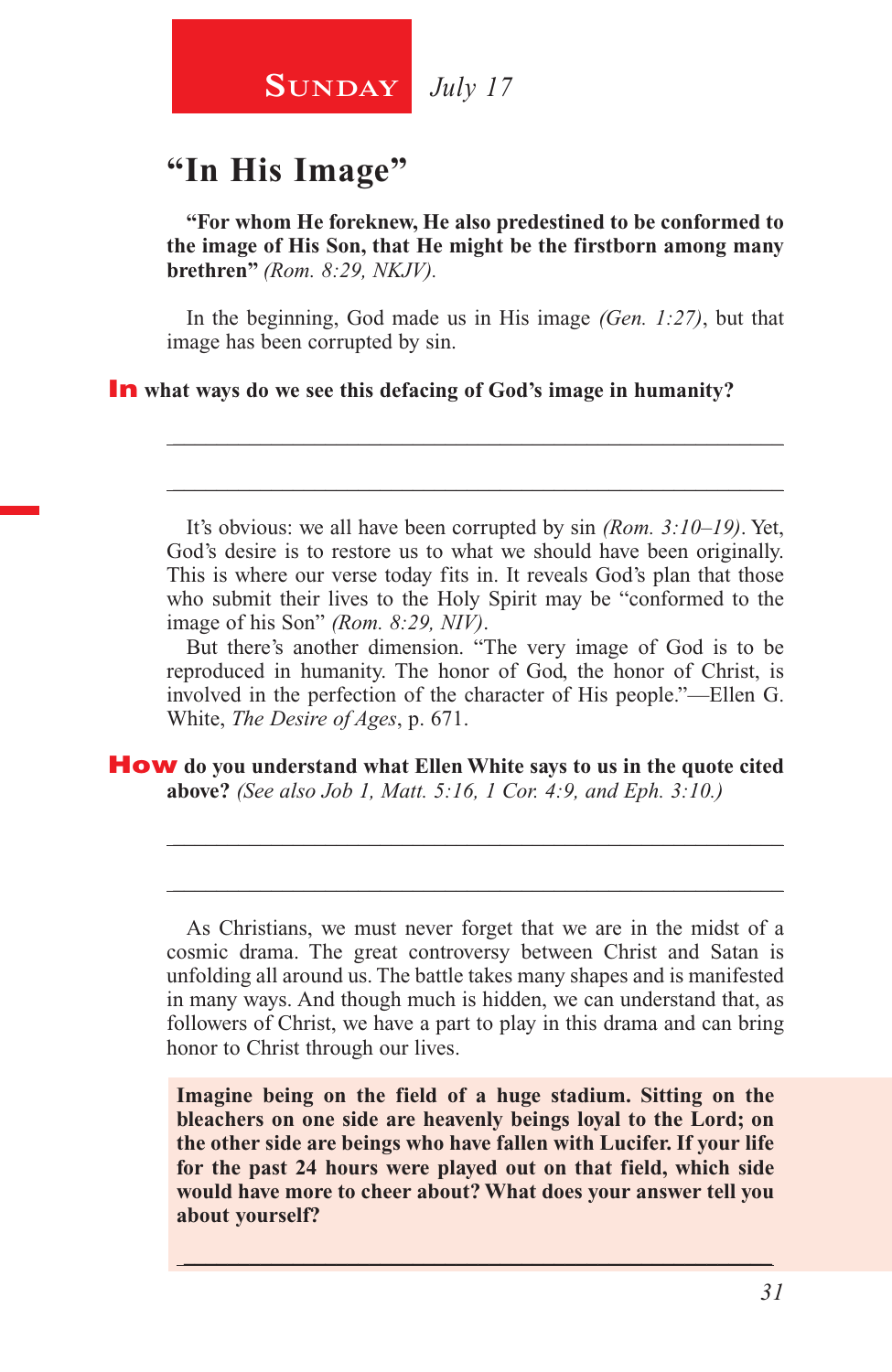## **MONDAY** July 18

# **Faith Amid the Refining Fire**

It's one thing to be in a battle; it's another not even to see the forces arrayed in that battle. In a sense, this is what we as Christians deal with. We know that the forces are out there, we can feel them in our lives, and yet, we have to press ahead in faith, trusting Him "who is invisible" *(Heb. 11:27, NKJV).*

\_\_\_\_\_\_\_\_\_\_\_\_\_\_\_\_\_\_\_\_\_\_\_\_\_\_\_\_\_\_\_\_\_\_\_\_\_\_\_\_\_\_\_\_\_\_\_\_\_\_\_\_\_\_\_\_

\_\_\_\_\_\_\_\_\_\_\_\_\_\_\_\_\_\_\_\_\_\_\_\_\_\_\_\_\_\_\_\_\_\_\_\_\_\_\_\_\_\_\_\_\_\_\_\_\_\_\_\_\_\_\_\_

\_\_\_\_\_\_\_\_\_\_\_\_\_\_\_\_\_\_\_\_\_\_\_\_\_\_\_\_\_\_\_\_\_\_\_\_\_\_\_\_\_\_\_\_\_\_\_\_\_\_\_\_\_\_\_\_

Read **Job 23:1–10. What is the essence of Job's struggle? What does he not see? At the same time, what does he take on faith, despite all his trials?**

Even amid his terrible trials, Job trusted in the Lord. Despite everything, Job was determined to endure. And one of the things that kept him persevering was gold—not a gold medal; rather, he was looking into the future and realized that if he held on to God, he would come out the better for it—he would come out like gold. How much Job knew of what was happening behind the scenes, we aren't told. Regardless of how much was hidden from him, he endured the refining fire anyway.

Do you fear the fire? Do you worry about the heat that circumstances generate? Perhaps, as with Job, the heat of God seems unexplainable. It may be the difficulty of adjusting to a new job or a new home. It could be having to survive ill treatment at work, or even within your own family. It could be illness or financial loss. Hard as it is to understand, God can use these trials to refine you and purify you and bring out His image in your character.

Being proven to be gold seems to be an incentive for Job here, something to fix his eyes upon, and that helps pull him through his troubles. It's a powerful testimony to his character already that, amid all the pain and suffering, he was able to sense the reality of the purifying process. Also, however much he didn't understand, he knew that these trials would refine him.

**In your own experience, how do trials refine and purify? What other ways could you be refined, other than through suffering?** 

\_\_\_\_\_\_\_\_\_\_\_\_\_\_\_\_\_\_\_\_\_\_\_\_\_\_\_\_\_\_\_\_\_\_\_\_\_\_\_\_\_\_\_\_\_\_\_\_\_\_\_\_\_\_ \_\_\_\_\_\_\_\_\_\_\_\_\_\_\_\_\_\_\_\_\_\_\_\_\_\_\_\_\_\_\_\_\_\_\_\_\_\_\_\_\_\_\_\_\_\_\_\_\_\_\_\_\_\_ \_\_\_\_\_\_\_\_\_\_\_\_\_\_\_\_\_\_\_\_\_\_\_\_\_\_\_\_\_\_\_\_\_\_\_\_\_\_\_\_\_\_\_\_\_\_\_\_\_\_\_\_\_\_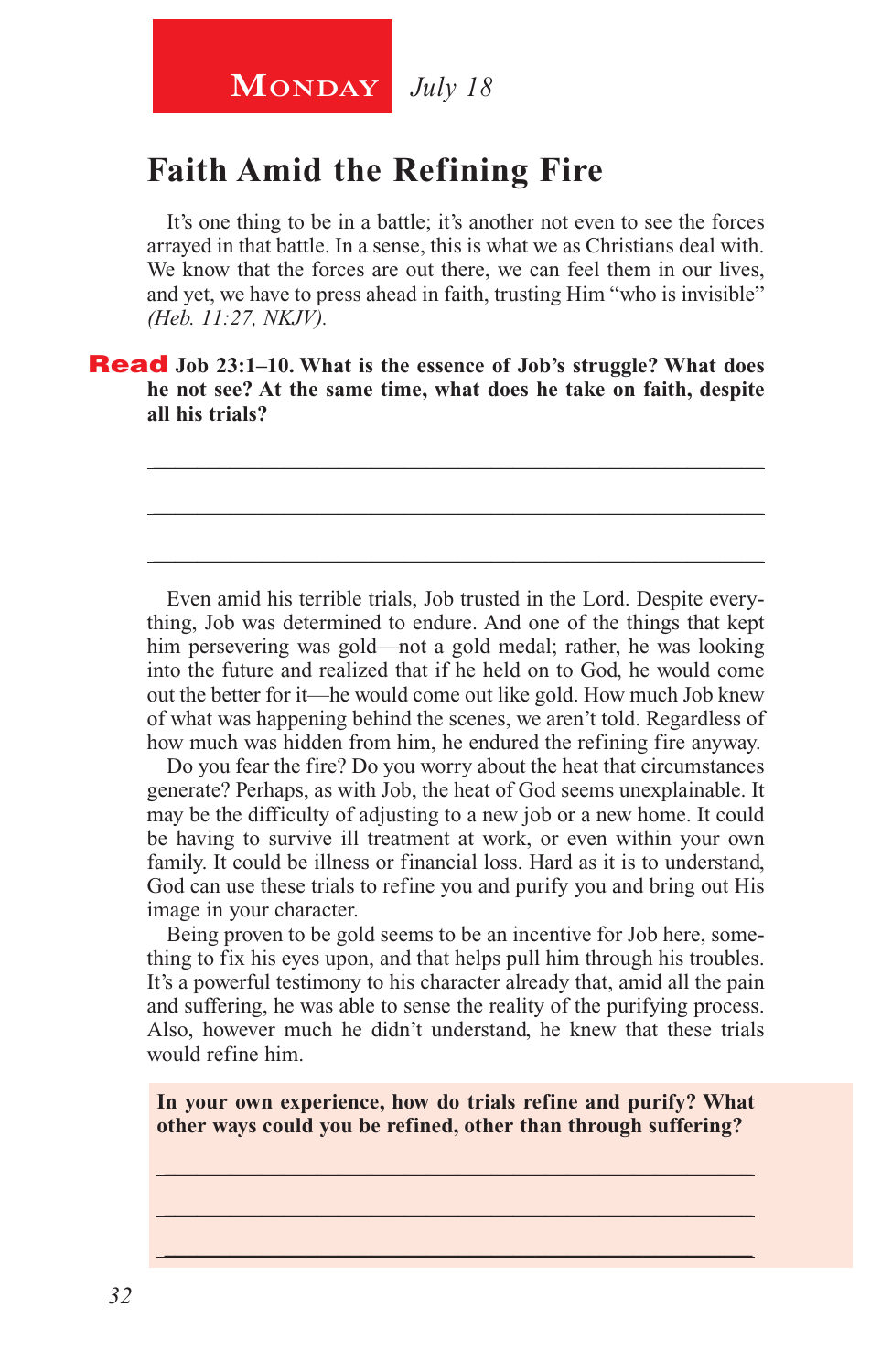*July 19* **Tuesday**

#### **Jesus' Last Words**

Jesus was in Jerusalem, about to die. According to Matthew's Gospel, Jesus' last teaching hour before Passover is spent telling His disciples parables, including the ones about the ten virgins and the sheep and the goats. These stories are related to the way we should live as we wait for Jesus to come. Thus, their relevancy to today—with the signs of Jesus' soon return all around us—has never been more significant.

In the parable of the ten virgins *(Matt. 25:1–12)*, many commentators point out that the oil is a symbol for the Holy Spirit. Ellen White agrees, but also says that this oil is a symbol for character and that it is something no one can acquire for us.

**Read** the parable. In what ways does the meaning of the story change, **depending on whether you see oil as a symbol of the Holy Spirit or of the possession of character? What are the implications of this story for you if the oil represents the Holy Spirit, or a Christlike character?**

| Holy Spirit: |  |
|--------------|--|
|              |  |

\_\_\_\_\_\_\_\_\_\_\_\_\_\_\_\_\_\_\_\_\_\_\_\_\_\_\_\_\_\_\_\_\_\_\_\_\_\_\_\_\_\_\_\_\_\_\_\_\_\_\_\_\_\_\_\_

\_\_\_\_\_\_\_\_\_\_\_\_\_\_\_\_\_\_\_\_\_\_\_\_\_\_\_\_\_\_\_\_\_\_\_\_\_\_\_\_\_\_\_\_\_\_\_\_\_\_\_\_\_\_\_\_

\_\_\_\_\_\_\_\_\_\_\_\_\_\_\_\_\_\_\_\_\_\_\_\_\_\_\_\_\_\_\_\_\_\_\_\_\_\_\_\_\_\_\_\_\_\_\_\_\_\_\_\_\_\_\_\_

Character:

Read **the parable of the sheep and the goats in Matthew 25:31–46. What criteria are used in separating the sheep and the goats?**

Notice that the king separates the sheep and the goats based on their works, their character. Though Jesus is not teaching salvation by works here, we can see how important character development is in the plan of salvation and how those who are truly saved by Christ will reflect that salvation through their lives and characters.

**It has been said that "character is what a person is in the dark." What sort of person are you when no one is looking? What does the answer tell you about changes that you need to make?**

\_\_\_\_\_\_\_\_\_\_\_\_\_\_\_\_\_\_\_\_\_\_\_\_\_\_\_\_\_\_\_\_\_\_\_\_\_\_\_\_\_\_\_\_\_\_\_\_\_\_\_\_\_\_ \_\_\_\_\_\_\_\_\_\_\_\_\_\_\_\_\_\_\_\_\_\_\_\_\_\_\_\_\_\_\_\_\_\_\_\_\_\_\_\_\_\_\_\_\_\_\_\_\_\_\_\_\_\_  $\_$  , and the set of the set of the set of the set of the set of the set of the set of the set of the set of the set of the set of the set of the set of the set of the set of the set of the set of the set of the set of th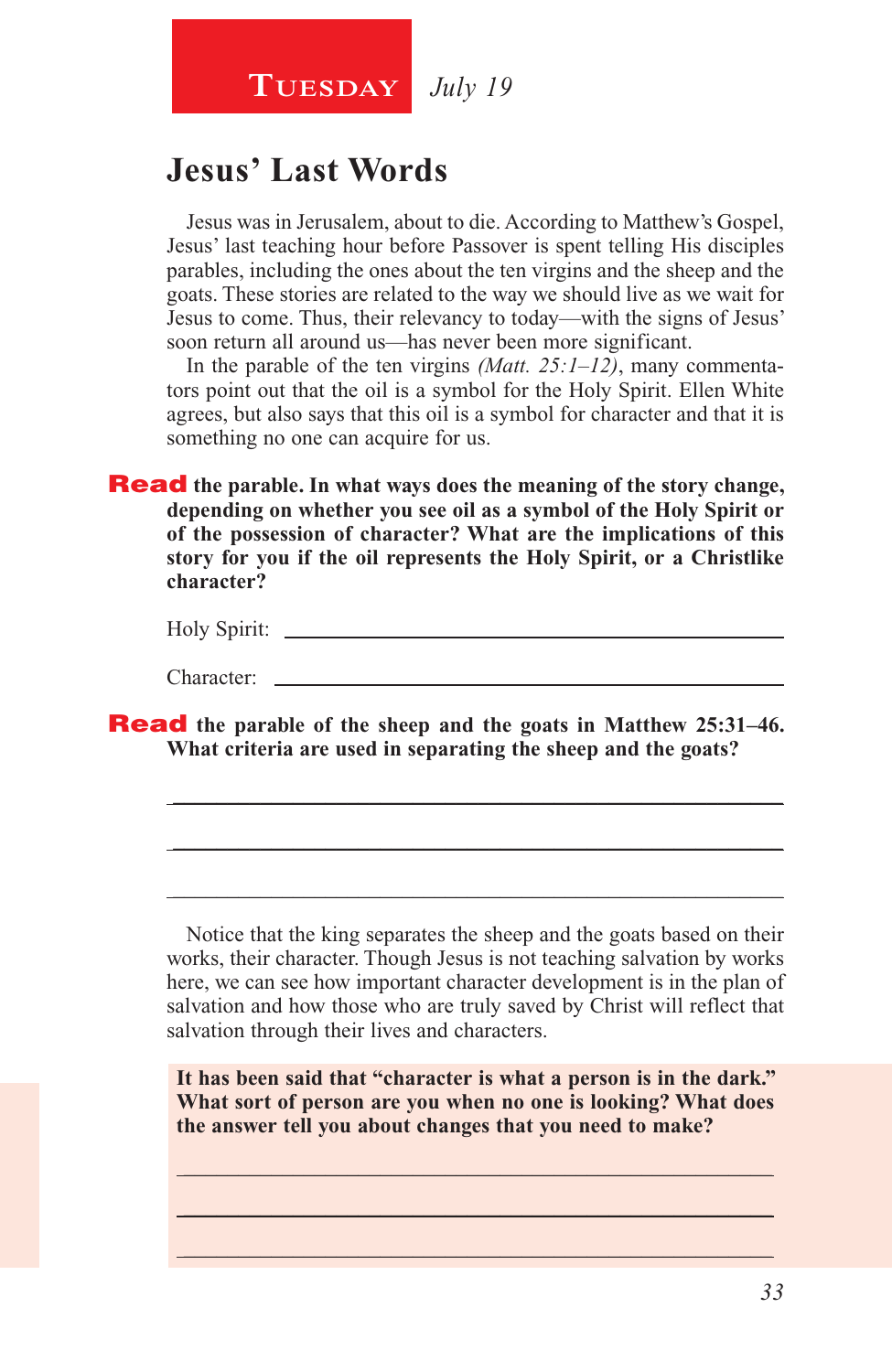**WEDNESDAY** July 20

#### **"The Wise"**

Yesterday we looked at the importance of character for those waiting for the Second Coming. Today we will look more specifically at the importance of character for those who are alive at the second coming of Jesus.

\_\_\_\_\_\_\_\_\_\_\_\_\_\_\_\_\_\_\_\_\_\_\_\_\_\_\_\_\_\_\_\_\_\_\_\_\_\_\_\_\_\_\_\_\_\_\_\_\_\_\_\_\_\_\_\_

\_\_\_\_\_\_\_\_\_\_\_\_\_\_\_\_\_\_\_\_\_\_\_\_\_\_\_\_\_\_\_\_\_\_\_\_\_\_\_\_\_\_\_\_\_\_\_\_\_\_\_\_\_\_\_\_

\_\_\_\_\_\_\_\_\_\_\_\_\_\_\_\_\_\_\_\_\_\_\_\_\_\_\_\_\_\_\_\_\_\_\_\_\_\_\_\_\_\_\_\_\_\_\_\_\_\_\_\_\_\_\_\_

**Read** Daniel 12:1–10. What is the context? What time in earth's his**tory is being referred to? Most important, what can we tell from these verses about the character of God's people during these times? What characteristics are given them, in contrast to the wicked?** *(See also Rev. 22:11.)*

Daniel is told that just before Jesus comes, there will be a time of distress unequaled at any other time of history. In Daniel 12:3, 10, we're given a depiction of the righteous and the wicked during this time. Notice how the wicked " 'shall do wickedly' " *(Dan. 12:10, NKJV)* in contrast to the righteous, who in verse 3 shine brightly, perhaps because they have been " 'purified, made spotless and refined' " *(Dan. 12:10, NIV)* during this " 'time of trouble, such as never was since there was a nation, even to that time' " *(Dan. 12:1, NKJV)*. In contrast, too, the wicked do not understand, but the righteous are "wise" and do understand.

Understand what? Math, science, higher criticism? Proverbs says that "the fear of the LORD is the beginning of knowledge" *(Prov. 1:7, the team of the LORD is the beginning of knowledge*" *(Prov. 1:7, the team of the LORD is the beginning of knowledge*" *(Prov. 1:7, the team of the LO NKJV*). Perhaps, in this context, the "wise" are wise because they have an understanding of these final events, the time of trouble as it unfolds. They are not taken by surprise; from their study of the Word, they know it's coming. And most important, they know enough to allow this time of trouble to purify and refine them; the wicked, on the other hand, are just made more obstinate in their rebellion and thus continue in their wickedness.

The crucial point is that here we are given a depiction of a people who have been through a refining and purifying process.

**Though we've looked at these texts in the context of the very last days, what principles do we see here that can help us to understand better what the purifying and refining process is all about, even today?**

\_\_\_\_\_\_\_\_\_\_\_\_\_\_\_\_\_\_\_\_\_\_\_\_\_\_\_\_\_\_\_\_\_\_\_\_\_\_\_\_\_\_\_\_\_\_\_\_\_\_\_\_\_\_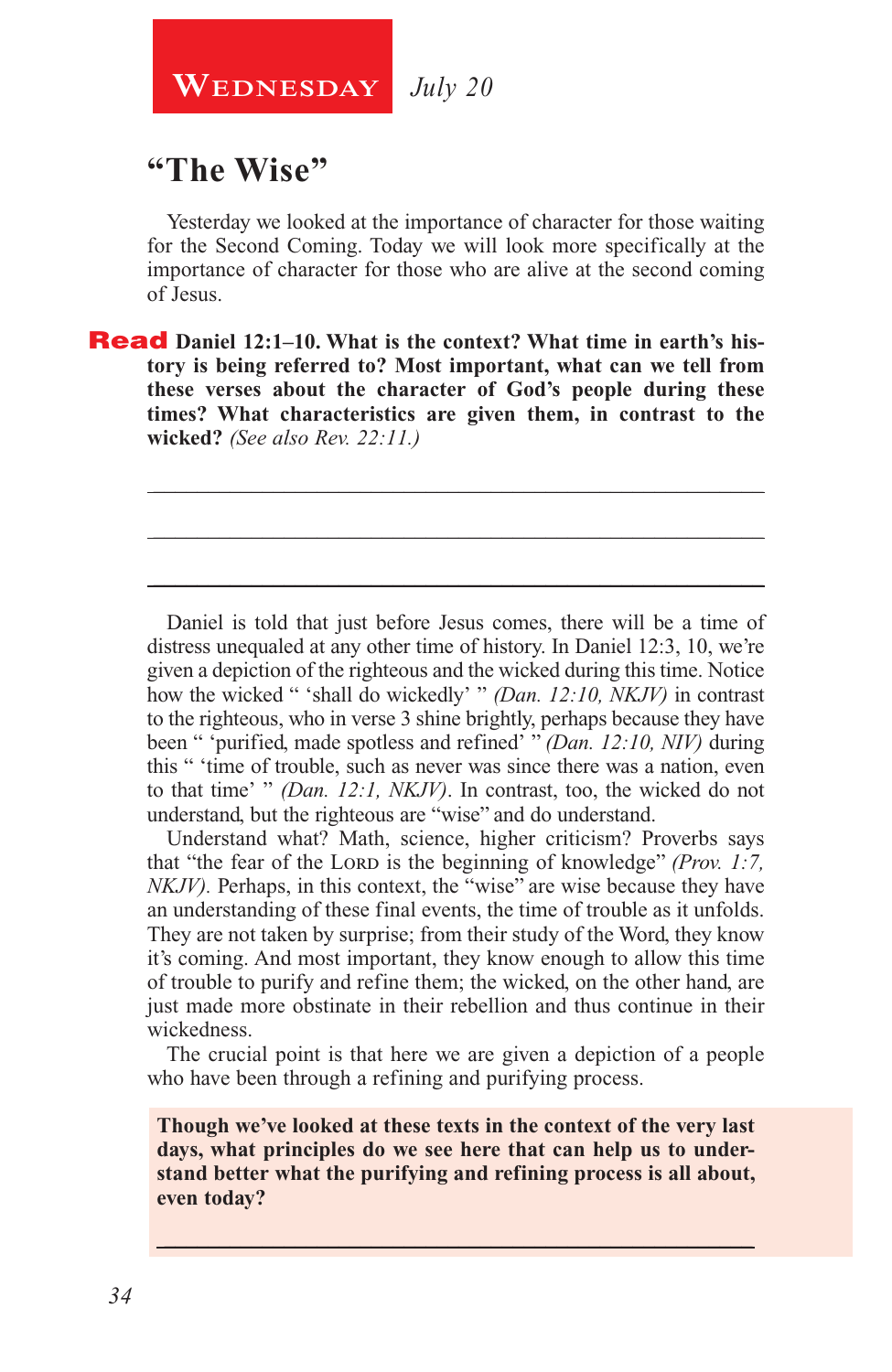#### **Character and Community**

A song goes like this: "I am a rock, I am an island." Have you ever felt like that—wanting to stand alone? You may even have heard people say, "Well, my walk with God is a private affair. It's not something I want to talk about."

\_\_\_\_\_\_\_\_\_\_\_\_\_\_\_\_\_\_\_\_\_\_\_\_\_\_\_\_\_\_\_\_\_\_\_\_\_\_\_\_\_\_\_\_\_\_\_\_\_\_\_\_\_\_\_\_

\_\_\_\_\_\_\_\_\_\_\_\_\_\_\_\_\_\_\_\_\_\_\_\_\_\_\_\_\_\_\_\_\_\_\_\_\_\_\_\_\_\_\_\_\_\_\_\_\_\_\_\_\_\_\_\_

#### Read **Ephesians 4:11–16. What's the point Paul is making here? What role does he give here for community?**

When Paul writes to the Ephesians, he describes the church as a body. Jesus is the Head, and His people make up the rest. If you look at Ephesians 4:13, you will notice the ultimate purpose of living in such a community—it is to experience "the whole measure of the fullness of Christ" *(NIV)*. And for that we need each other!

It certainly is possible to be a Christian all alone. Indeed, as for many people throughout the centuries who have been ridiculed or persecuted, standing alone is often unavoidable. It is a powerful witness to the power of God that men and women do not buckle under the pressures that surround them. However, while this is true, Paul emphasizes a critical truth: ultimately, we experience and reveal the fullness of Christ when we are working together in fellowship with each other.

\_\_\_\_\_\_\_\_\_\_\_\_\_\_\_\_\_\_\_\_\_\_\_\_\_\_\_\_\_\_\_\_\_\_\_\_\_\_\_\_\_\_\_\_\_\_\_\_\_\_\_\_\_\_\_\_

\_\_\_\_\_\_\_\_\_\_\_\_\_\_\_\_\_\_\_\_\_\_\_\_\_\_\_\_\_\_\_\_\_\_\_\_\_\_\_\_\_\_\_\_\_\_\_\_\_\_\_\_\_\_\_\_

In **today's text, what does Paul say must happen before the fullness of Christ may be revealed in our Christian community?**

**In** what way is the witness of a community that is revealing the fullness **of Christ different from the witness of an individual that is revealing the fullness of Christ? What are the implications for this in the context of the great controversy?** *(See Eph. 3:10.)*

> **It's easy to be nice when you are by yourself or with strangers, but it is much harder to be nice to people you either know really well or don't like. This means that when we still show these people grace and kindness, we provide an irresistible witness to the truth about God.**

> \_\_\_\_\_\_\_\_\_\_\_\_\_\_\_\_\_\_\_\_\_\_\_\_\_\_\_\_\_\_\_\_\_\_\_\_\_\_\_\_\_\_\_\_\_\_\_\_\_\_\_\_\_\_\_\_

\_\_\_\_\_\_\_\_\_\_\_\_\_\_\_\_\_\_\_\_\_\_\_\_\_\_\_\_\_\_\_\_\_\_\_\_\_\_\_\_\_\_\_\_\_\_\_\_\_\_\_\_\_\_\_\_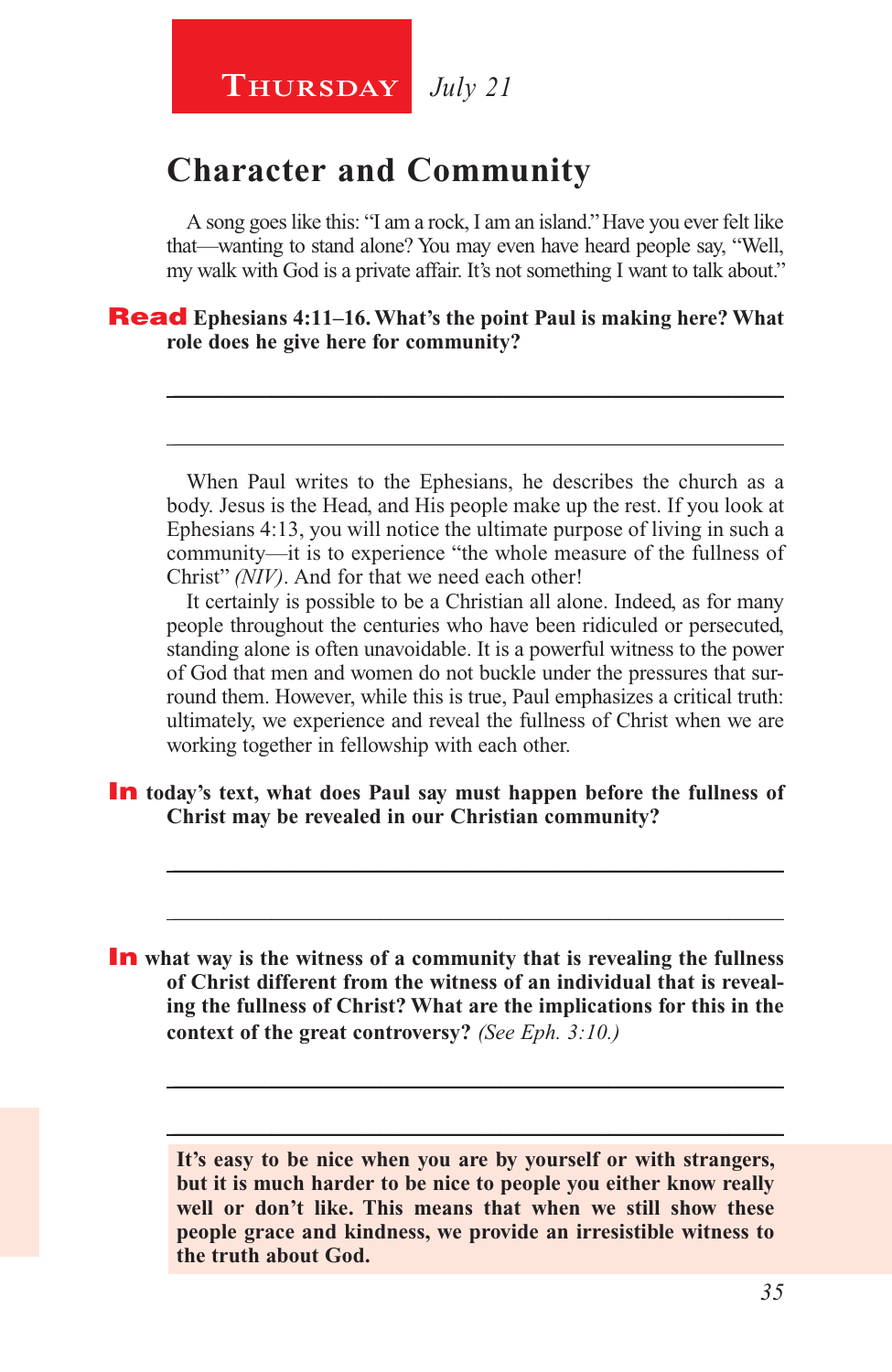## **FRIDAY** July 22

**Further Thought:** Read Ellen G. White, "God Promises Us a New Heart of Flesh," p. 100, in *Sons and Daughters of God*; " To Meet the Bridegroom,' " pp. 405–421, in *Christ's Object Lessons*; "The Time of Trouble," pp. 613–634, in *The Great Controversy.* 

"Character building is the most important work ever entrusted to human beings; and never before was its diligent study so important as now. Never was any previous generation called to meet issues so momentous; never before were young men and young women confronted by perils so great as confront them today."—Ellen G. White, *Education*, p. 225.

"In the parable, the foolish virgins are represented as begging for oil, and failing to receive it at their request. This is symbolic of those who have not prepared themselves by developing a character to stand in a time of crisis. It is as if they should go to their neighbors and say, Give me your character, or I shall be lost. Those that were wise could not impart their oil to the flickering lamps of the foolish virgins. Character is not transferable. It is not to be bought or sold; it is to be acquired. The Lord has given to every individual an opportunity to obtain a righteous character through the hours of probation; but he has not provided a way by which one human agent may impart to another the character which he has developed by going through hard experiences, by learning lessons from the great Teacher, so that he can manifest patience under trial, and exercise faith so that he can remove mountains of impossibility."—Ellen G. White, *The Youth's Instructor*, January 16, 1896.

#### Discussion Questions:

 **What does "character building" mean? How can you do this? How much of a visible priority is character building within your own life and your church community?**

**2** Thursday's study talked about the important role of community **in the life of a Christian. How well does your local church function as the body of Christ? How well do you represent the Lord as a community? As a class, talk about what you can do to improve.**

 $\bullet$  As a class, talk about the question of why character building is **important, even though we are saved by faith alone in Jesus. Since His righteousness and His perfect character are what save us, then why do we need to develop character?**

**Helen Keller, who was deaf and blind from an early age, wrote, "Character cannot be developed in ease and quiet. Only through experience of trial and suffering can the soul be strengthened, vision cleared, ambition inspired, and success achieved."—***Leadership***, vol. 17, no. 4. Do you agree? Discuss the relationships between character, suffering, and the great controversy.**